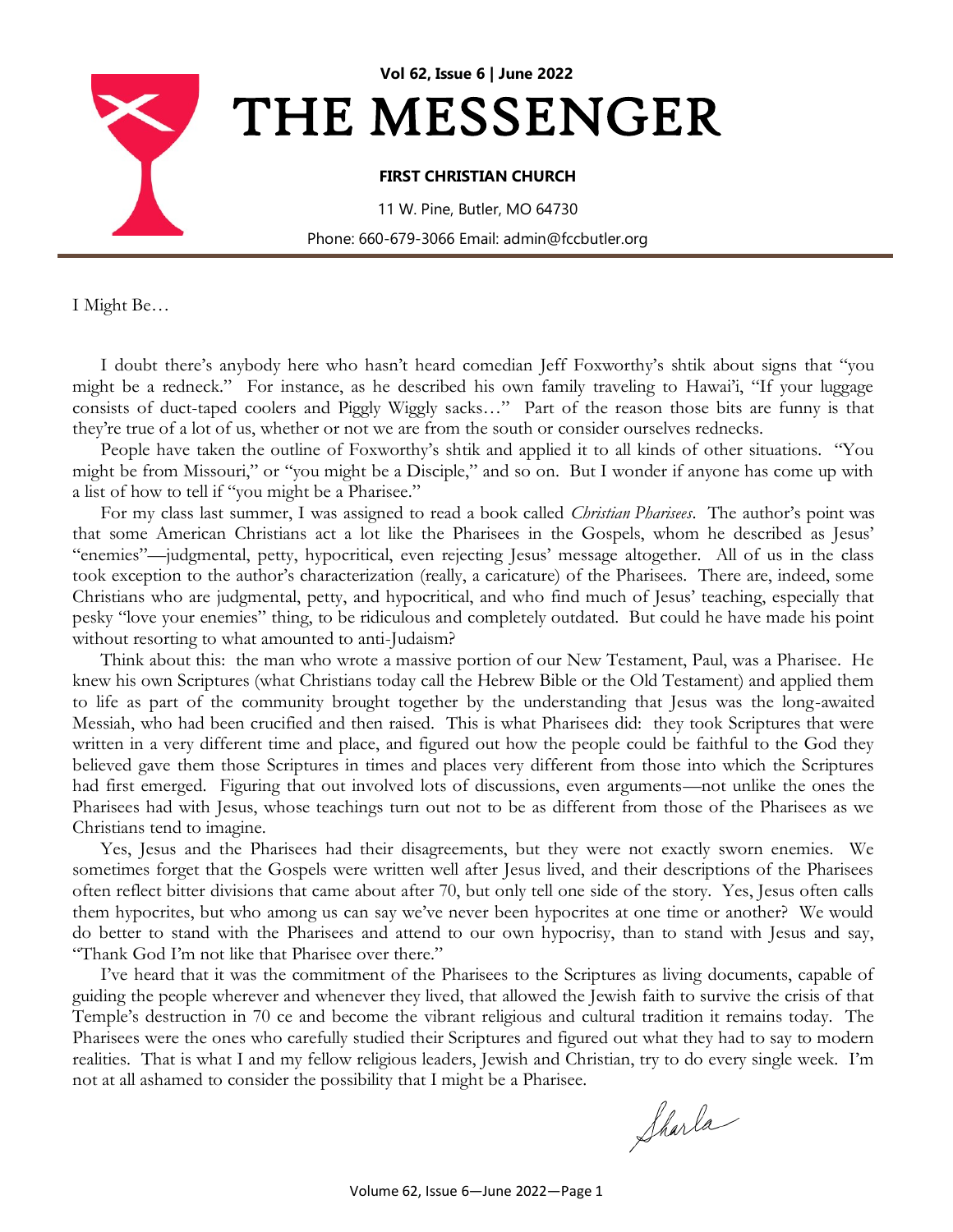|                                                                              | June Serving Schedule                                                                                          | <b>BIRTHDAYS</b>                                                                                |                                                                         |                                |                                                                                          |  |  |
|------------------------------------------------------------------------------|----------------------------------------------------------------------------------------------------------------|-------------------------------------------------------------------------------------------------|-------------------------------------------------------------------------|--------------------------------|------------------------------------------------------------------------------------------|--|--|
| June 5<br>Elder: John Daniel                                                 | Deacon: Judy Daniel, Dianna Silvers                                                                            |                                                                                                 | <b>Greeter: Carol Hedrick</b><br><b>Scripture Reader: Carol Hedrick</b> |                                | Diane Boonstra<br>8<br>10<br>Jennifer Schmehl<br>14<br>Susan Black<br>15<br>Judy Colburn |  |  |
| <b>June 12</b><br><b>Elder: Shawn Quick</b>                                  | Deacon: Dale Kinsman, Everett McBrayer Scripture Reader: Shawn Quick                                           | Carol Ann Winburn<br>17<br>17<br><b>Ed Steele</b><br>20<br>Lylah Linard<br>20<br>Peggy Thomas   |                                                                         |                                |                                                                                          |  |  |
| <b>June 19</b><br><b>Elder: Carol Roberts</b><br>Deacon: Chuck & Carol Lewis |                                                                                                                | 23<br>Mary Coffman<br>24<br>William DelliPaoli<br>27<br>Juanita Huenefeldt<br>27<br>Debbie Cole |                                                                         |                                |                                                                                          |  |  |
| <b>June 26</b><br><b>Elder: Phyllis McBrayer</b>                             | Deacon: Judy Colburn, Lyssa Lile                                                                               | 28<br>Peggy Fuller<br>30<br><b>Mike Studards</b><br><b>ANNIVERSARIES</b>                        |                                                                         |                                |                                                                                          |  |  |
|                                                                              | <b>Music Director: Carol Ann Winburn</b><br><b>Sound Techs: Phyllis McBrayer, Dianna Silvers, Justin Quick</b> | 24<br>Derek & Lyssa Lile<br>24<br>Peggy & Bob Thomas<br>29<br>Mike & Susan Black                |                                                                         |                                |                                                                                          |  |  |
|                                                                              | <b>ATTENDANCE</b>                                                                                              | <b>BUDGET</b>                                                                                   |                                                                         |                                |                                                                                          |  |  |
| <b>Date</b>                                                                  | <b>In-Person</b><br>Worship                                                                                    | Online<br>Live Stream*                                                                          | <b>Life Group</b>                                                       | <b>Sunday</b><br><b>School</b> | <b>April Income</b><br>\$8,742.43                                                        |  |  |
| 4/24                                                                         | 35                                                                                                             | 39                                                                                              |                                                                         |                                | <b>April Expense</b>                                                                     |  |  |
| 5/1                                                                          | 31                                                                                                             | 18                                                                                              | 12                                                                      | $\boldsymbol{0}$               | \$11,923.89                                                                              |  |  |
| 5/8                                                                          | 30                                                                                                             | 14                                                                                              |                                                                         | $\overline{\phantom{0}}$       | <b>YTD Income</b><br>\$33,402.85                                                         |  |  |
| 5/15                                                                         | 28                                                                                                             | 25                                                                                              |                                                                         | 4                              |                                                                                          |  |  |
| 5/22                                                                         | 40                                                                                                             | 15                                                                                              | 8                                                                       |                                | <b>YTD Expense</b><br>\$40,329.90                                                        |  |  |

*\*If you are joining Sunday worship via Facebook Live, let us know you are tuning in by leaving a comment on the live stream video or visit fccbutler.org and click the Register Attendance button.* 

You may view a complete financial report in the church office.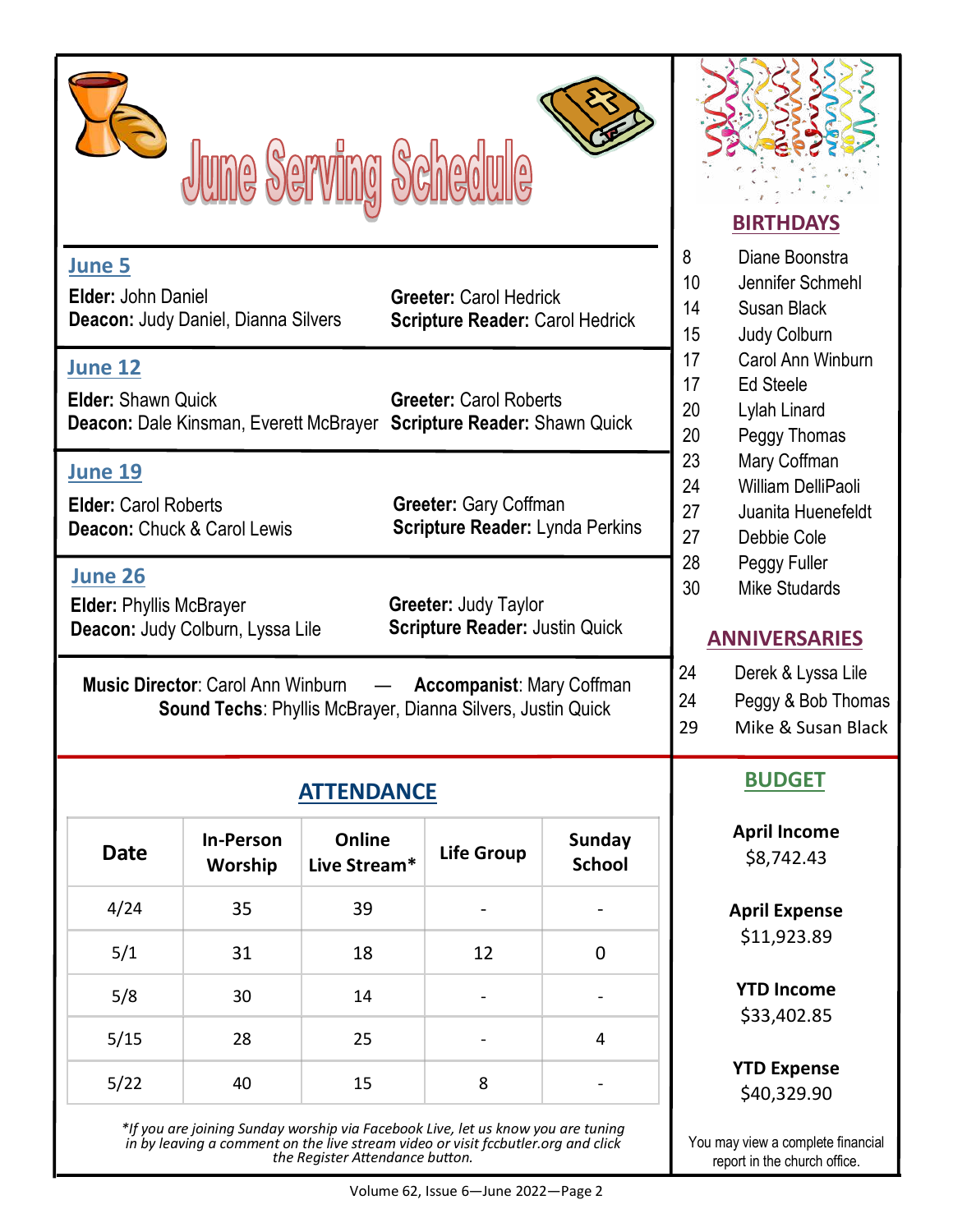

# **June 5, 2022 (Pentecost)**

Scripture: Philippians 4:1-9 (RCL: Proper 23, Year A)

Theme: Paul addresses the Philippians' problem directly

Title: "No More Beating Around the Bush"

What I was thinking: Finally, in this reading Paul directly addresses the main problem the Philippians are having. What is his solution?

# **June 12, 2022 (Trinity Sunday)**

Scripture: Philippians 4:10-20

Theme: an alternative to anxiety

Title: "Making Do"

What I was thinking: In last week's passage Paul urged the Philippians not to worry. This week he explains how and why.

## **June 19, 2022 (Proper 7)**

Scripture: Philemon (RCL: Proper 18, Year C)

Theme: A short, personal letter

Title: "I hope we understand each other."

What I was thinking: Philemon is written to the owner of an escaped slave with whom Paul has become acquainted. What he *doesn't* say is as interesting as what he *does*.

# **June 26, 2022 (Proper 8)**

*Sharla at school/Worship Dept. planning service*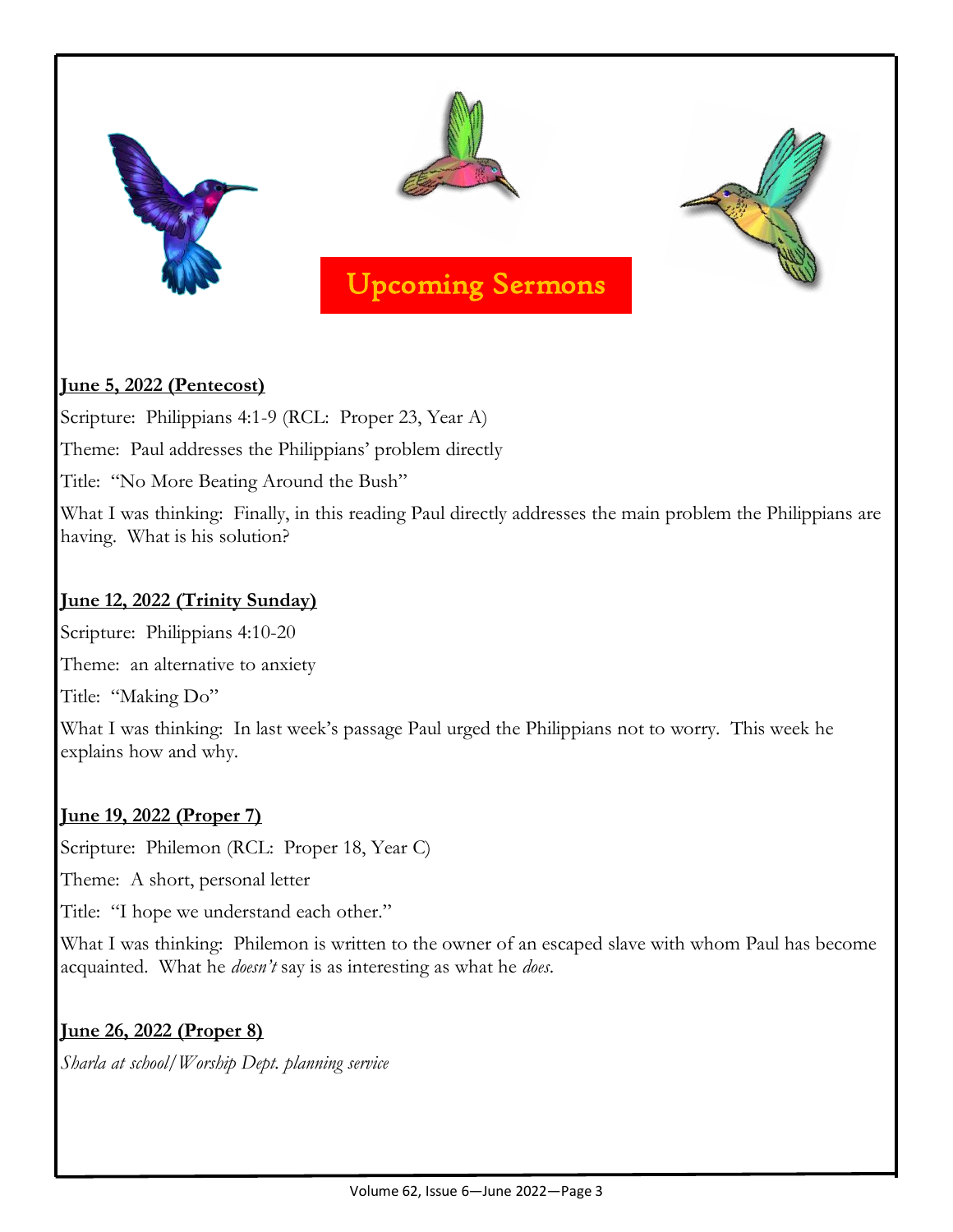







| Sunday                                                                                                                                                                       | Monday | Tuesday                                             | Wednesday                                                                     | Thursday                                                    | Friday                                   | Saturday                |  |  |  |  |
|------------------------------------------------------------------------------------------------------------------------------------------------------------------------------|--------|-----------------------------------------------------|-------------------------------------------------------------------------------|-------------------------------------------------------------|------------------------------------------|-------------------------|--|--|--|--|
|                                                                                                                                                                              |        |                                                     | $\mathbf{1}$<br>$7:00 \text{ pm}$<br>Choir practice                           | $\overline{2}$<br>$6:30$ pm<br>Community<br>Choir Rehearsal | 3<br>9 am - 12 pm<br>SonShine<br>Ladies  | $\overline{\mathbf{4}}$ |  |  |  |  |
| $\overline{5}$<br>9:30 a.m.<br>Worship<br>10:30 a.m.<br>Sunday School<br>& Life Group<br>*Pentecost<br><b>Special</b><br><b>Offering</b>                                     | 6      | 7<br>$6:30 \text{ pm}$<br><b>Disciples</b><br>Women | $\bf 8$<br>$7:00$ pm<br>Choir practice                                        | 9<br>$6:30$ pm<br>Community<br>Choir Rehearsal              | 10<br>9 am - 12 pm<br>SonShine<br>Ladies | 11                      |  |  |  |  |
| 12<br>9:30 a.m.<br>Worship<br>10:30 a.m.<br>Sunday School<br>& Life Group<br>11:00 a.m.<br><b>Elders</b><br><b>Meeting</b><br>4:00 p.m.<br>Community<br><b>Choir Concert</b> | 13     | 14                                                  | 15<br>$7:00 \text{ pm}$<br>Choir practice                                     | 16                                                          | 17<br>9 am - 12 pm<br>SonShine<br>Ladies | 18                      |  |  |  |  |
| 19<br>Father's Day<br>9:30 a.m.<br>Worship<br>10:30 a.m.<br>Sunday School<br>& Life Group                                                                                    | 20     | 21<br>5:30 pm<br>Community<br>Café                  | 22<br>$7:00$ pm<br>Choir practice                                             | 23                                                          | 24<br>9 am - 12 pm<br>SonShine<br>Ladies | 25                      |  |  |  |  |
| 26<br>9:30 a.m.<br>Worship<br>10:30 a.m.<br>Sunday School<br>& Life Group<br>11:00 a.m.<br><b>Board</b><br><b>Meeting</b>                                                    | 27     | 28                                                  | 29<br>$9:00$ am<br>4H Fashion<br>Revue<br>$7:00 \text{ pm}$<br>Choir practice | 30                                                          |                                          |                         |  |  |  |  |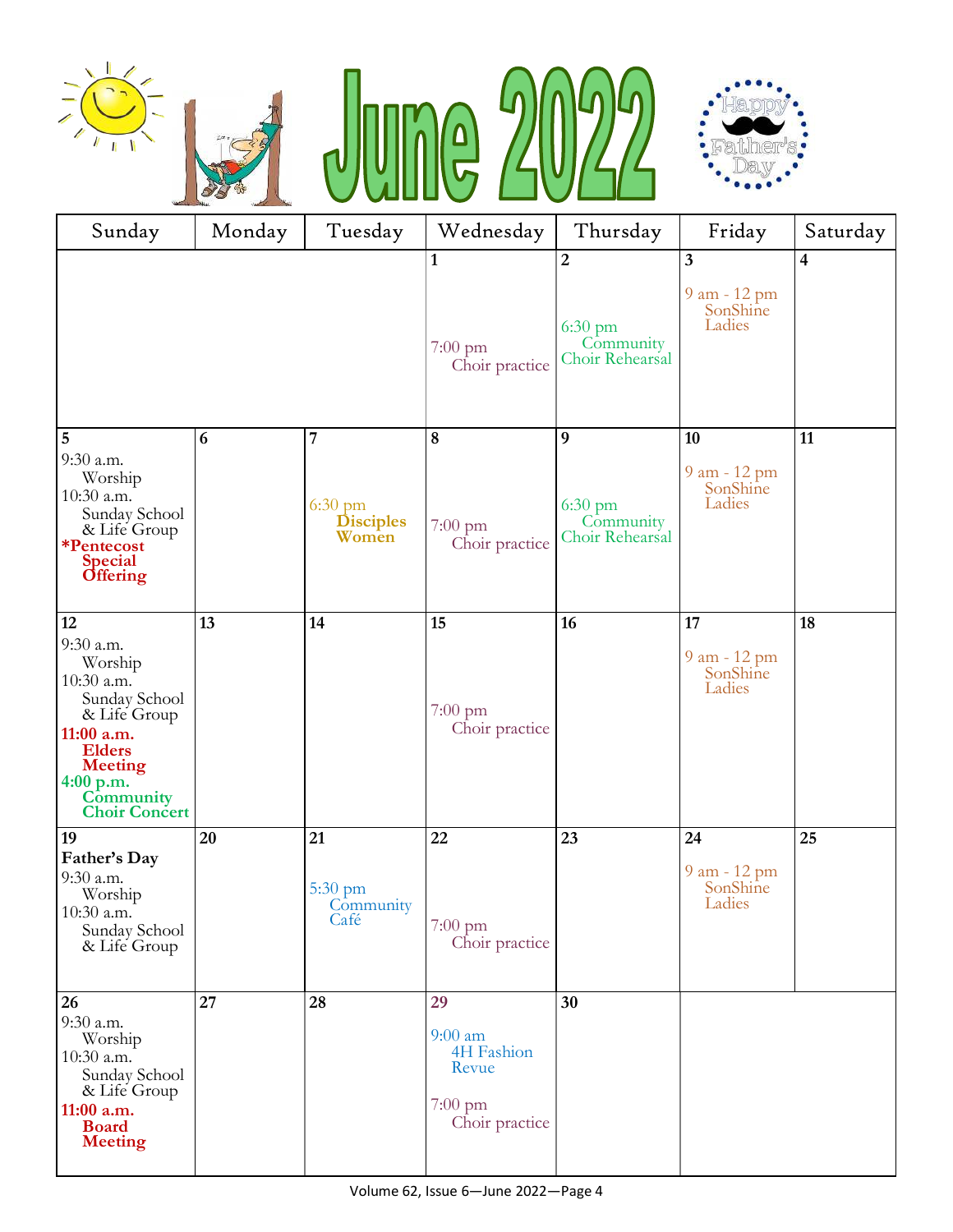# **ANNOUNCEMENTS**



**PENTECOST SPECIAL OFFERING**

May 29—June 5.

**COMMUNITY CHOIR REHEARSALS**  May 26, June 2, and June 9 @ 6:30

**DISCIPLES WOMEN**  Tuesday, June 7 @ 6:30pm. Fellowship Hall

**ELDERS MEETING**  Sunday, June 12 following worship service Nineteenth Annual Celebration of **Church Music** 

**a** Concert Benefitting The Ministerial Alliance Community Outreach

Sunday, June 12  $4:00<sub>pm</sub>$ First Christian Church Refreshments Following

**COMMUNITY CHOIR CONCERT**  Sunday, June 12 @ 4 p.m. @ First Christian Church

**COMMUNITY CAFÉ**  Tuesday, June 21

**BOARD MEETING**  Sunday, June 26 following worship service

**4H FASHION REVUE**  Wednesday, June 29 @ 9 am

### **SUMMER MINISTRIES**

- **Faith Adventures @ Camp Galilee in El Dorado Springs, MO** 
	- CYF, Chi Rho, & JYF, July 24-29
	- Try It, July 28-29
- **Camp Fundraisers** 
	- **Big Cedar Raffle** tickets available for \$10 each or 3 for \$25. Includes 1 bedroom lodge, living room with gas fireplace, king size bedroom with jetted tub. Full kitchen and laundry. Monday, February 13 through Wednesday February 15, 2023. Drawing to be held at camp on July 25. Tickets available through the church office.

#### **Choose-A-Day Calendar**

Calendar with blank dates will be passed around during worship. The date on the calendar equals the amount of each donation. For example, the  $1^{st}$  = \$1, while the 31<sup>st</sup> = \$31. If you would like to sponsor a day, please write your name on the date and place donation in the envelope attached to the clipboard.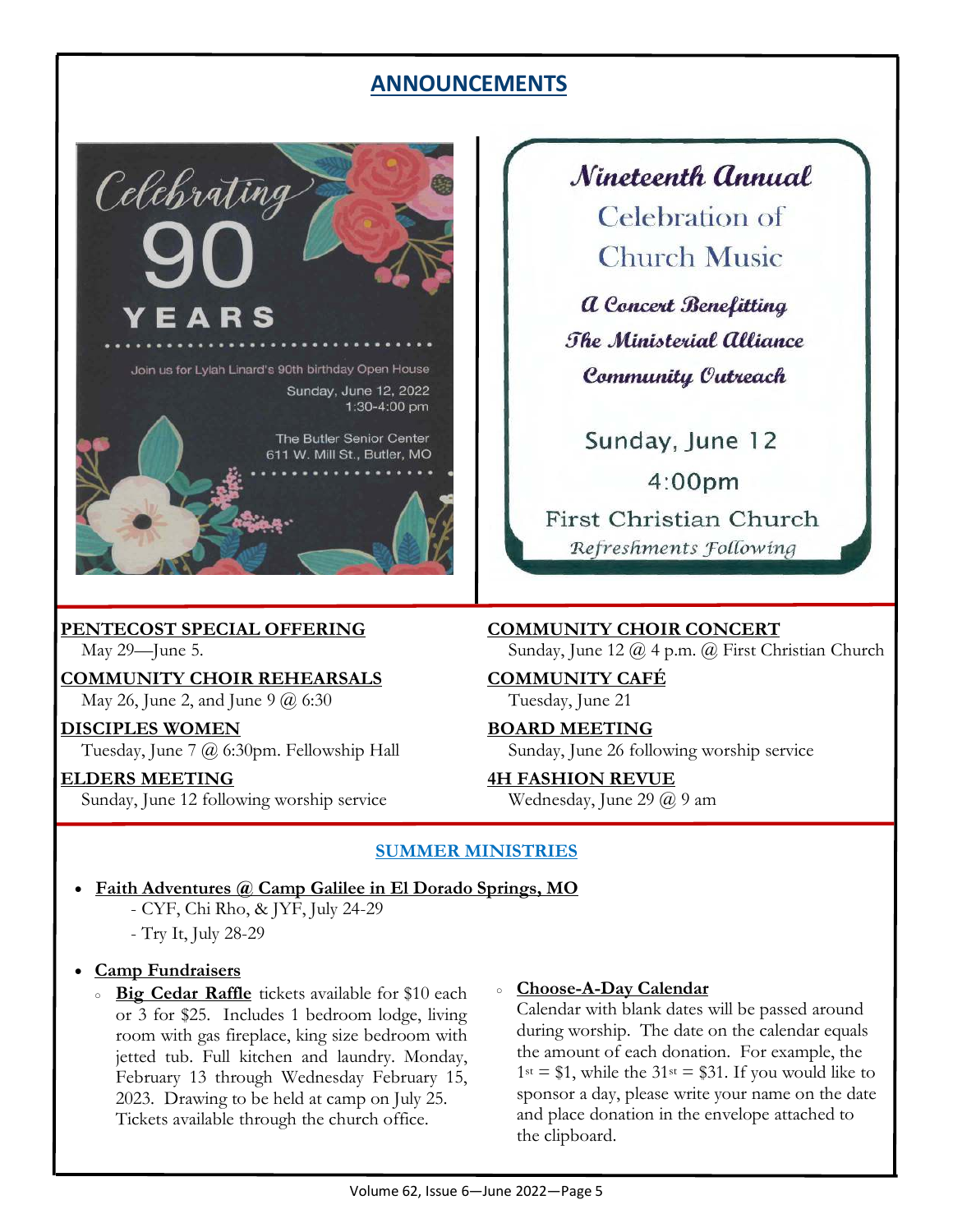

# **THOUGHTS & PRAYERS**

 **Sympathy to the families of Sue Ann Steele and Jeannine Stephenson** 

#### **Current & Ongoing**

 Deloris & Frank Baldwin, Paul Burch, Lyndell Colburn, Caroll & Pam Dodds, Bob & Louise Foster, Larry Garren, Lona Grosshart, Caleb Hoffard, Jacqueline Hough, Sharon Jones, Marla Kash, Tim Lemm, Linda Lile, David Middleton, Beverly Shade, Claude Shubert, Patty Vowels, Dusty Warren.

### **At Home**

- Julie Lewis
- Linda Wix

### **Currently Serving in the Military**

- $\bullet$  Jordan Lopez
- Jordan Olson
- Rick Warren
- Matt Thompson

# **CONGRATULATIONS GRADUATES**

### **FCC 2022 Seniors include:**

- 1. Chelsea McConkay
	- -daughter of Beth Ann Davis and great- granddaughter of Nora Carver.
- 2. Hayley Patterson -daughter of Cathy Burnside.
- 3. Jakaila Rolph -daughter of Danielle Rolph and granddaughter of Randy and Carol Roberts

### **F. C. C. grandparents of graduating 2022 seniors include:**

- 1. Everett and Phyllis McBrayer -Rylee McBrayer, Butler MO and Lexi Olsen, Loganville GA.
- 2. Lyndell and Judy Colburn -Wyatt Colburn, Butler MO and Riley Clover Butler MO
- 3. Terry and Candi Agnew -Hayleigh Jackson, Butler, MO and Jeremy Woods, Butler, MO
- 4. Ed and Lynda Perkins -Lindsay Perkins, Willard, MO and Emily Wilcox, Springhill, KS.
- 5. Jim Adams -Kylee Adams, Mt. Pleasant, IA.
- 6. Sandee Hubbard -Chloe Bennett, Butler, MO.

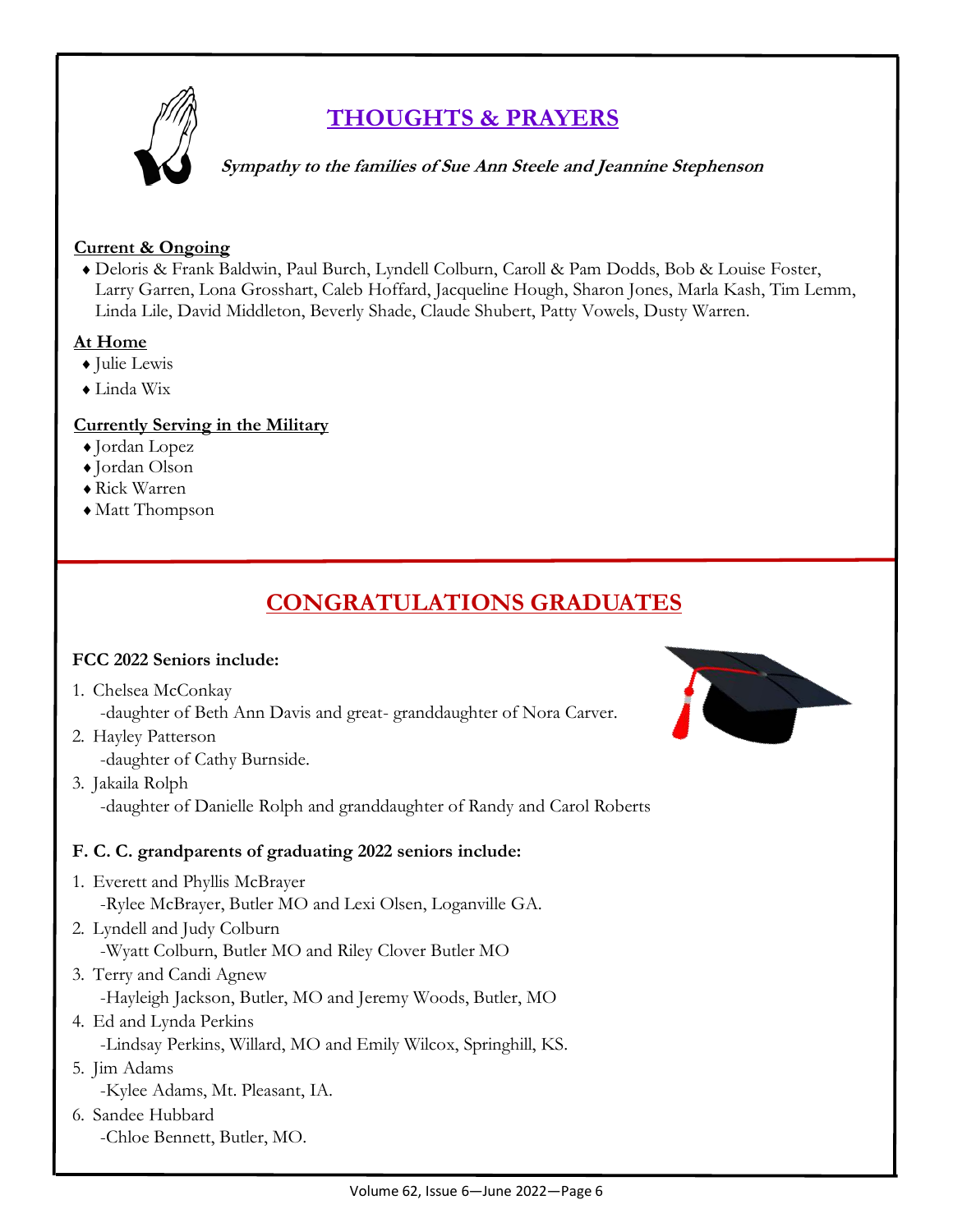# **First Christian Church Board Meeting Minutes May 15, 2022**

Board members present: Deacons- Chuck Lewis, Carol Lewis, Judy Colburn, Everett McBrayer, Gary Coffman, Carol Hedrick, Lyssa Lile, and Judy Daniel. Elders- Justin Quick, Phyllis McBrayer, Shawn Quick, Carol Roberts, and John Daniel. Financial Secretary-Diana Rich. Others present: Rev Sharla Hulsey and Carol Ann Winburn.

Chuck Lewis, Chair, called the meeting to order at 10:46 AM. Justin Quick then opened with prayer.

After review, the agenda was adopted on motion of Phyllis McBrayer and second by Judy Colburn.

The minutes of the 04-24-2022 regular board meeting were reviewed and approved as presented on motion of Shawn Quick and second by Justin Quick.

**Financial Reports:** The April reports as of 04-30-2022 were reviewed noting income of \$8,742.43 and expense of \$11,923.89. Year to date income is \$33,402.85 and Y-T-D expenses \$40,329.90. John Daniel noted that the first quarter is reflecting a deficit in the income vs expenses. It was noted that this reflects a once a year \$3,000 payment. After some discussion about this issue, the April reports were approved today on motion by Judy Colburn and second by Gary Coffman with no objections. Full reports are available; and may be reviewed in the church office.

**Ministers' Report:** Rev. Hulsey reviewed the written report (attached to these minutes) noting her telephone and Messenger conversations with members and church related meetings attended. Other topics: She thanked Shawn Quick for filling the pulpit during her absence last week. She said morning prayers are still on Facebook Live every day and are archived on the church's Facebook page and available to be watched whenever you are able. She noted two Sundays she will be absent on Sunday mornings. The first is June 26th following a week of school and the second is October 9<sup>th</sup> after she attends sharp note singing on Saturday. She will apply for a travel grant to possibly cover hotel expense

### **OLD BUSINESS:**

#### **Follow-up on NORTH WALL**:

 Chuck Lewis presented current moisture testing on the sanctuary north wall is now at 25%. Due to this increase, he has contacted Mark Knoll who will come this week to determine the problem allowing moisture to enter the north wall area.

#### **Follow-up on South unit Air conditioner compressor**:

As requested at the last board meeting, additional 'request for bids' were sent to two other companies. Only one additional bid was received from Hoot Owl. This was reviewed, along with the bid from Kershner. There was discussion about warranty, whether to replace the whole unit or just the compressor, issues of the age of the unit, hot season soon approaching, and HVAC business in high demand. After the discussion concluded, the bid from Kershner Heating and Cooling (original bid of \$15,997) with adjustment to bid due to prior increase) to replace the entire unit was approved on motion by Judy Daniel and second by Shawn Quick. No objections were noted.

#### **NEW BUSINESS:**

Change to Worship service starting this next Sunday will have the Deacons collect offering at the pews. The Worship Department will have a meeting for Elders and Deacons.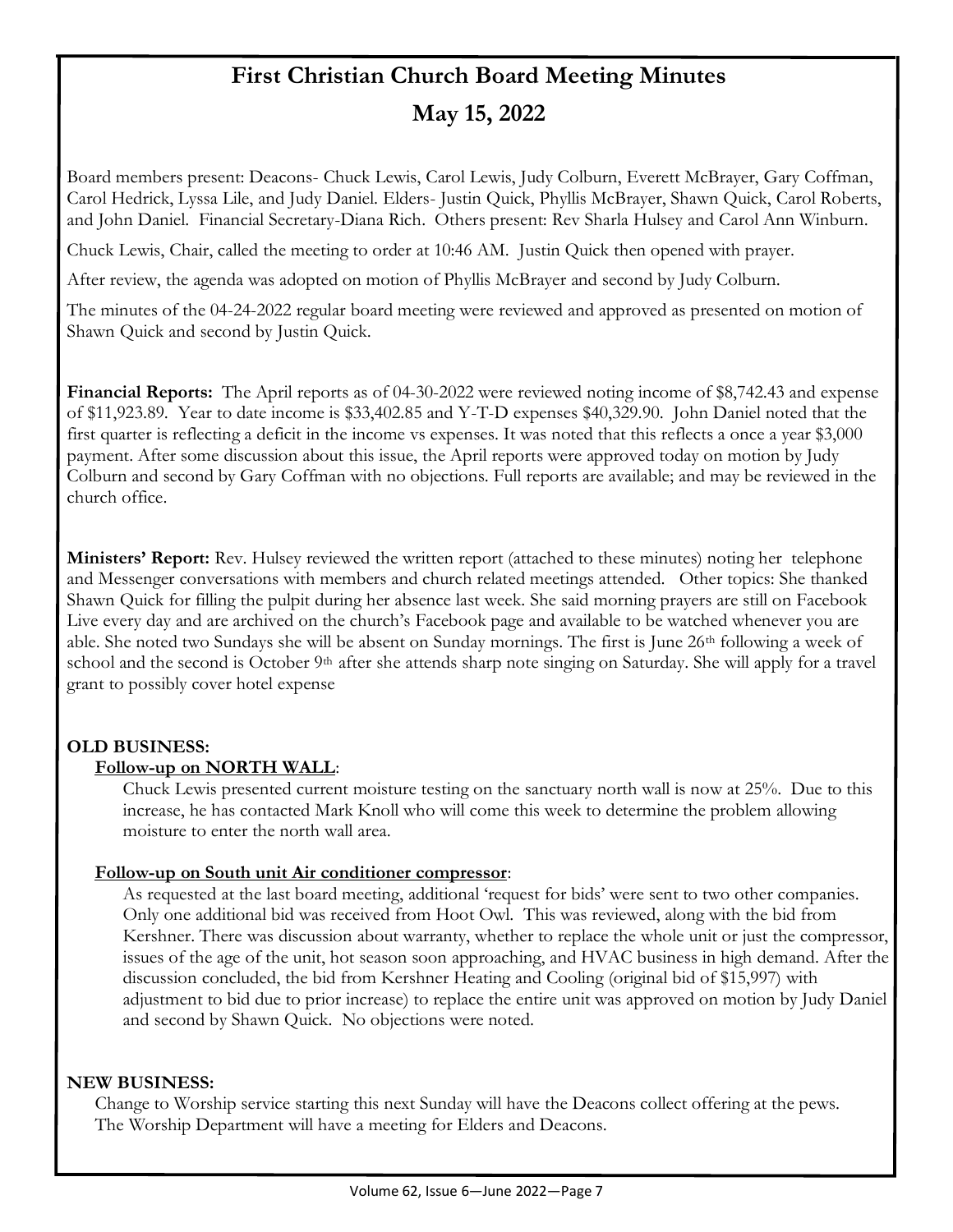## **Board Meeting Minutes Cont.**

#### **DEPARTMENT/COMMITTEE REPORTS:**

#### **Worship:**

Carol Ann Winburn reported that 30 more hymnals will be ordered through the Choir Account and donations for book plates to be placed in hymnals "In Honor/Memory of \_\_\_\_\_\_\_"

**Closing Prayer:** Rev. Sharla Hulsey closed the meeting with prayer.

**Adjournment:** With no further business brought to the board, the meeting adjourned at 11:19 AM on motion of Shawn Quick and second by John Daniel.

Submitted by: Lyssa Lile and Carol Roberts, Secretary

# **BUILDING FUND DRIVE**

The Stewardship Committee is having a building fund drive. There are many repairs that need to be made to our church. This year we are concentrating on the following repairs:

- Repair the north wall of the Fellowship Hall
- Repair the north wall of the Sanctuary

*Total donations: \$ 38,080.64*

*Goal: \$40,000*